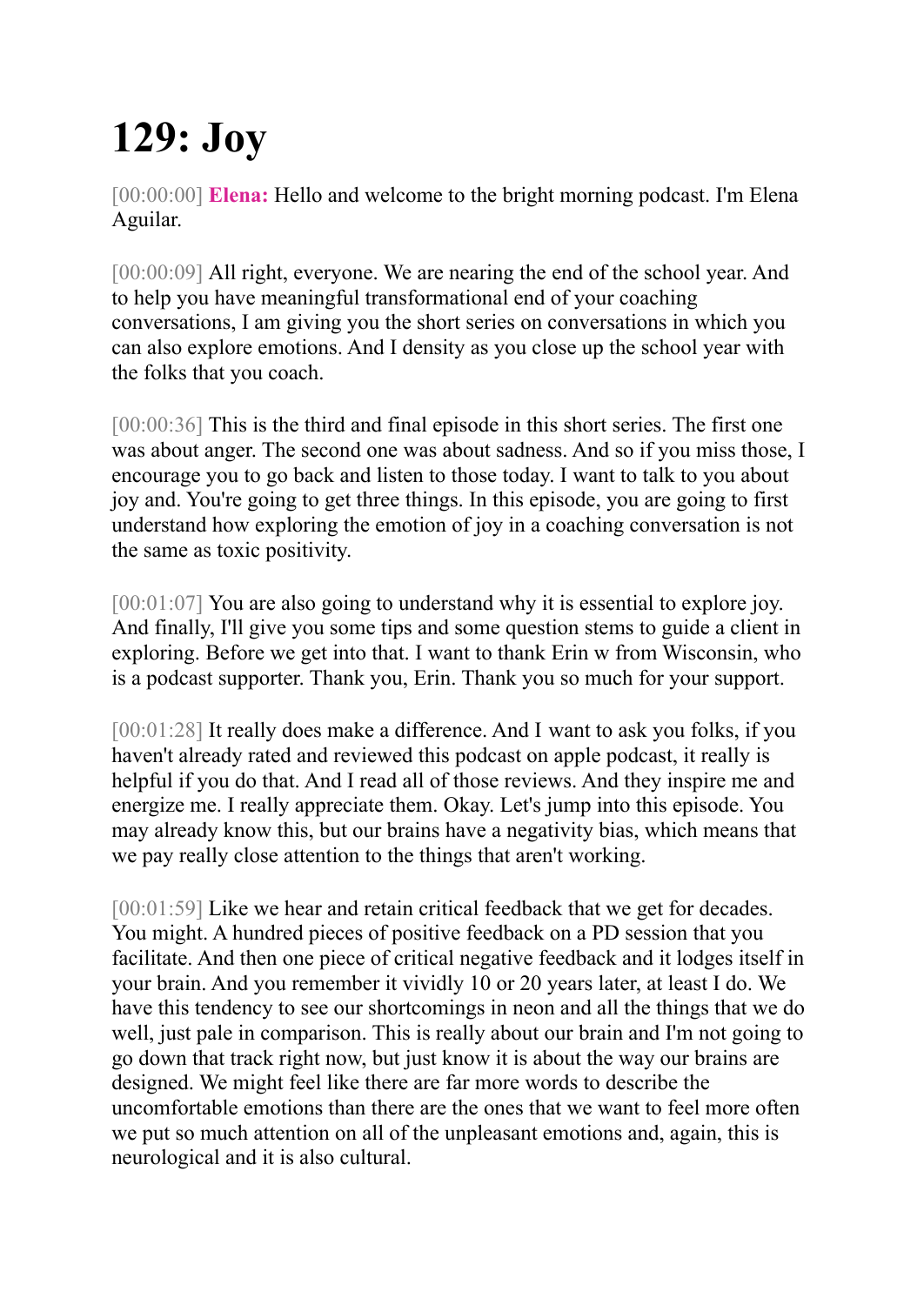[00:02:52] So that's something else, but I'm not going to go in that direction either. Right now, I do write more about, those ideas in. So, if you haven't read that book, then that might be a next step for you. Onward, cultivating emotional resilience in educators and in the onward workbook, you'll find activities to guide you through all the content in onward.

[00:03:14] Okav. So because we have this negativity bias and to some extent a, dysfunctional cultural orientation towards emotions, even in the sense that we categorize them as positive and negative and control these emotions and manage those emotions.

[00:03:30] That's dysfunctional. It's not really healthy. So because of all of that, it is critical that we practice noticing. Bright spots or joy or success. We actually have to train ourselves to regularly and intentionally notice what is going well to regularly and intentionally celebrate, appreciate ourselves and others.

[00:03:57] And. For all of you who coach people or supervise people or support people, then it's also critical to hold space and time to acknowledge success and growth and celebration enjoy. I want to make a distinction right here. I want to pause in this and say, there is a big difference between exploring joy and recognizing Brightspace.

[00:04:23] And toxic positivity, which you may have heard about because lots of people are talking about it these days, but toxic positivity is when someone always says things like, just look on the bright side or there's always a silver lining. You just have to look for it. You know what? That sounds like maybe you've said that and maybe you've said that with good intentions, cause you want to help people feel better.

[00:04:45] But the thing about what is called toxic positivity is that it's really a denial, a sadness and a. It's a suppression or a repression of those feelings. So when you're doing that to yourself, you know, I should just look on the bright side, there's a silver lining. You are denying the sadness and the anger, and maybe the fear that you are also experiencing.

[00:05:11] And when people suggest that to other people. You just need to look on the bright side of things. I actually think about it as a kind of a form of violence. I think it's a really destructive way of saying to someone else, your reality, isn't valid, your reality doesn't deserve acknowledgement. Just be positive.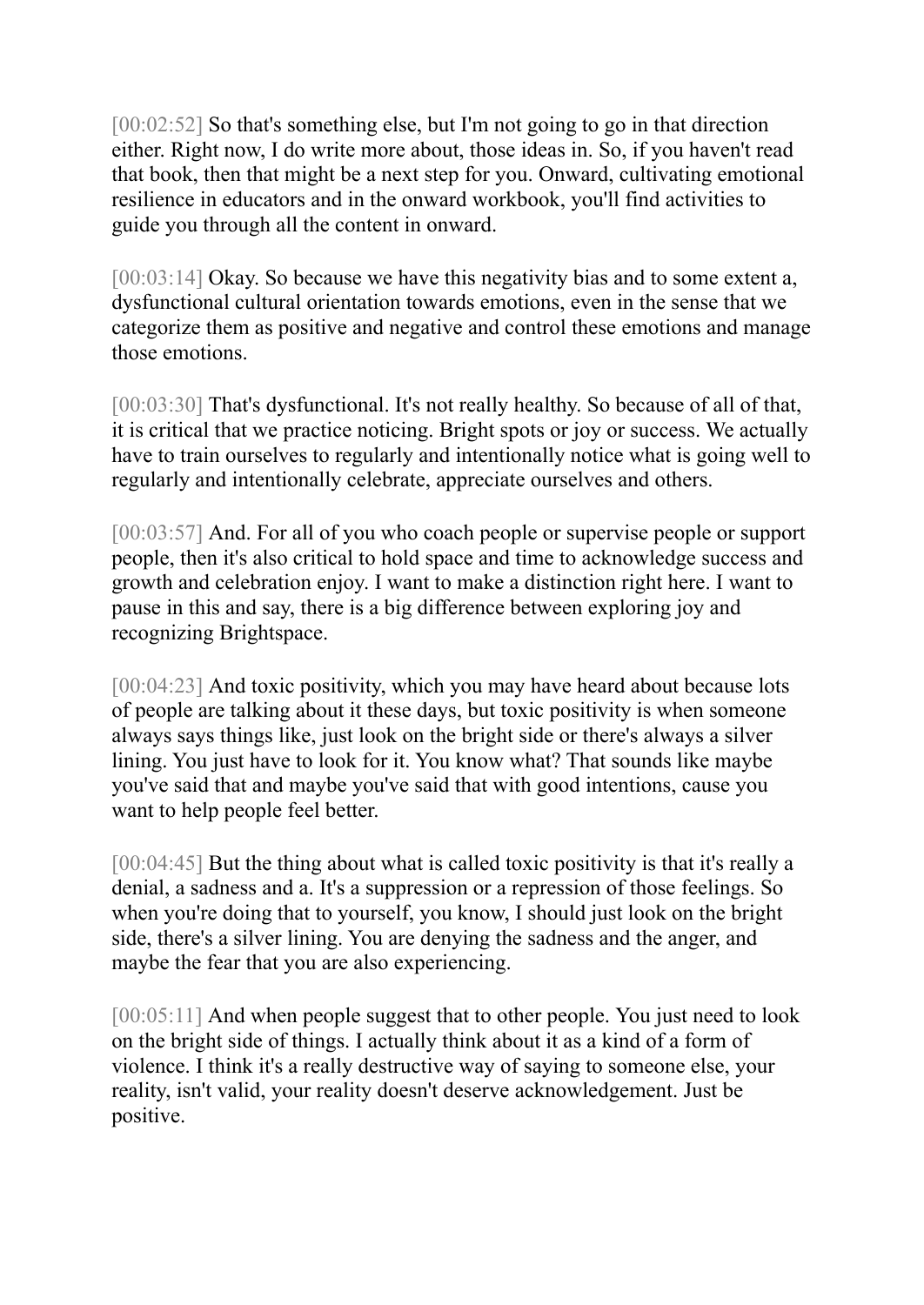[00:05:33] Just be grateful. Just look on the bright side. I think there's a violence in. I needed to say that because in this episode, I want to guide you through how to include an exploration of joy in an end of your coaching conversation. But this is not a suggestion to engage in toxic positivity. And that's why this episode is coming after the ones on sadness and anger, because it is likely that within one coaching conversation you might facilitate.

[00:06:08] Your client's exploration of all of these emotions, sadness, anger, fear, joy, all of those are tangled up. last year at the end of the school year, I had a really intense conversation with a school leader who I've been coaching for years. And there was a lot of sadness and anger, , it was the end of the 2020.

[00:06:33] 2021 school year. So lots of sadness and anger and change in loss. And then I remember there was this moment in the conversation, and I said, I'm curious what you learned about yourself as a leader. This. This is a question. I ask people a lot regularly. What did you learn about yourself as a leader this year, last week in that meeting and so on, but that question really shifted the conversation.

[00:07:00] It actually led her into a place of deep joy and appreciation because as she started talking and she realized that she had learned so much and that awareness and that insight she had, that she'd learned so much, it made her feel deeply satisfied, which she recognized as joy. From that place of recognizing her learning and her deep satisfaction and joy, then she started wandering into our exploring other moments.

[00:07:35] Of joy and meaning and satisfaction and growth and connection. And she talked about relationships that she had built with staff members and community members. And she described this program that she had piloted, which was in response to the pandemic, but it had opened up these really important conversations about how students were served in their.

[00:07:58] And then she also talked about how she had come to realize that she needed to set more boundaries around work. Cause she was really burning out and that had led her to spending more time with her partner, which had been really satisfying. And she found this path into a whole ecosystem of.

[00:08:16] This whole world of joy that she had experienced that school year, but that she hadn't been as aware of or as present with, she just hadn't paused and named it, noticed it and accepted. She hadn't sunk into the feelings of it. So our resilience is built by exploring emotions, all of them by exploring joy.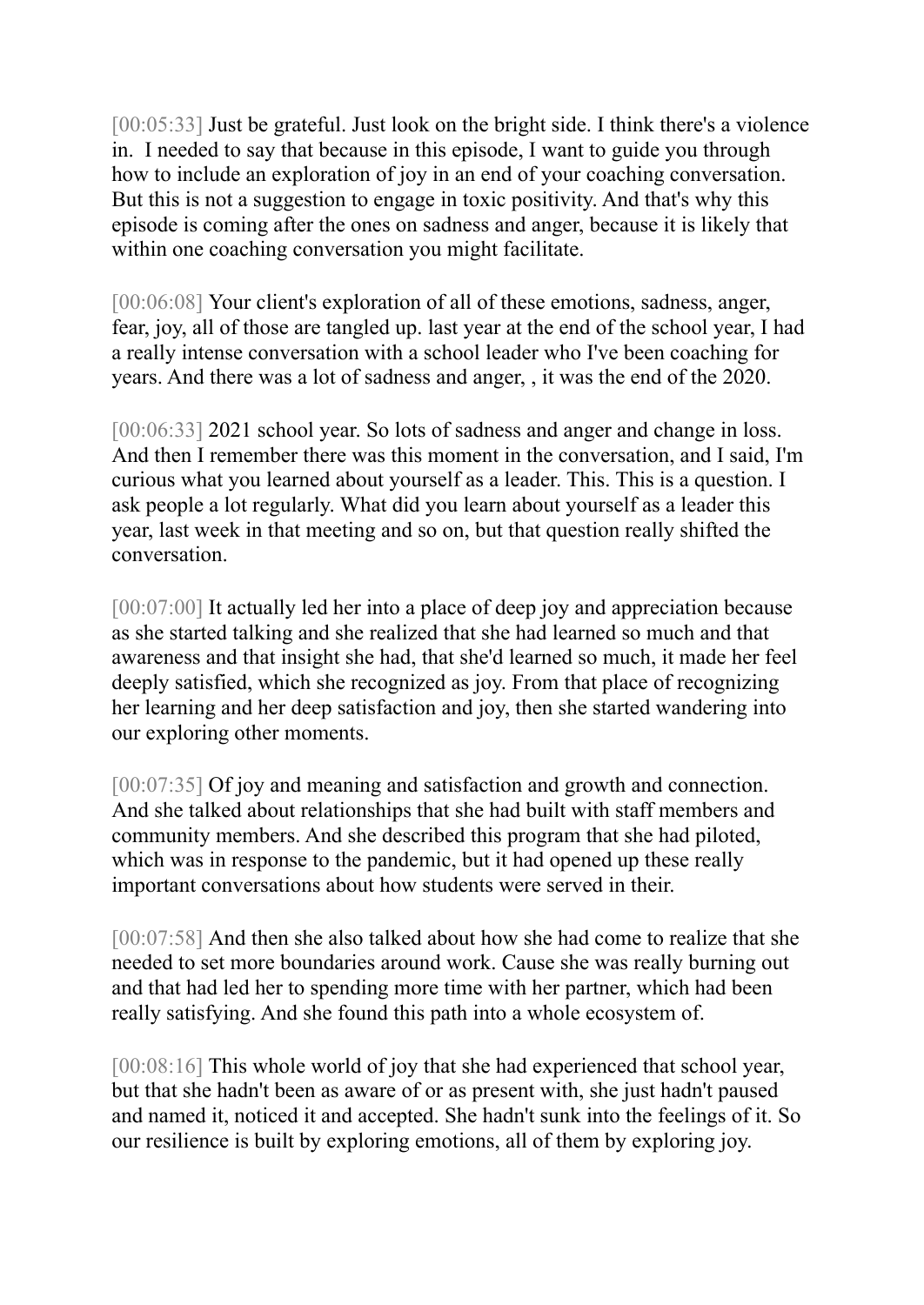[00:08:48] If the word joy doesn't work, for you, or if it is triggering, even you could substitute another word you could think about happiness or love or meaning or fulfillment, word that encompasses these emotions that we generally want to experience more. So know that when you guide a client into exploring joy and into being present with whatever joy, love, fulfillment, meaning you're helping them cultivate resilience.

[00:09:21] Okay. Now I do want to say that if someone seems reluctant or even resistant to exploring joy, don't put. What that likely means is that you need to rewind the conversation and do some more excavating, an unpacking of sadness and anger, because it's hard to access joy when you have a lot of sadness and anger presence, or fear or shame, those uncomfortable emotions need to be accepted and acknowledged.

[00:09:52] Sometimes you might hear resistance to exploring joy. It might be expressed a cynicism, which has really a mix of sadness and anger, or it can sound like sarcasm. And if you hear that cynicism or sarcasm, those are two cues to rewind. And dig into emotions a little bit more. I want to make sure that if this is peaking your interest and curiosity, and you're recognizing how, what I'm talking about in terms of how to coach emotions could be used throughout the school year, not just in end of your conversations.

[00:10:30] I hope you know that I am presenting my workshop, the art of coaching emotions on June 20th. And 23rd. There is still time to sign up and you will learn a whole lot of strategies to coach emotions that you can use in every coaching conversation, and that are relevant outside of your work world as well.

[00:10:51] Okay, so to close up this episode, I want to give you some questions that you can ask a client at the end of the year in a final coaching conversation to open up a reflection on joy. And you can start with the one that I already suggested, which is simple. What did you learn about yourself this year that can often lead folks into.

[00:11:13] Recognizing and acknowledging their strengths, their skills, their growth. You can also ask the very simple question. What were a few bright spots from the year? What were a couple of highs by saying a few or a couple you are indicating that you recognize that there's a whole bunch of other spots from the.

[00:11:39] And you're not asking someone to ignore those. Here's another question I like if your best friend has seen everything you've been through this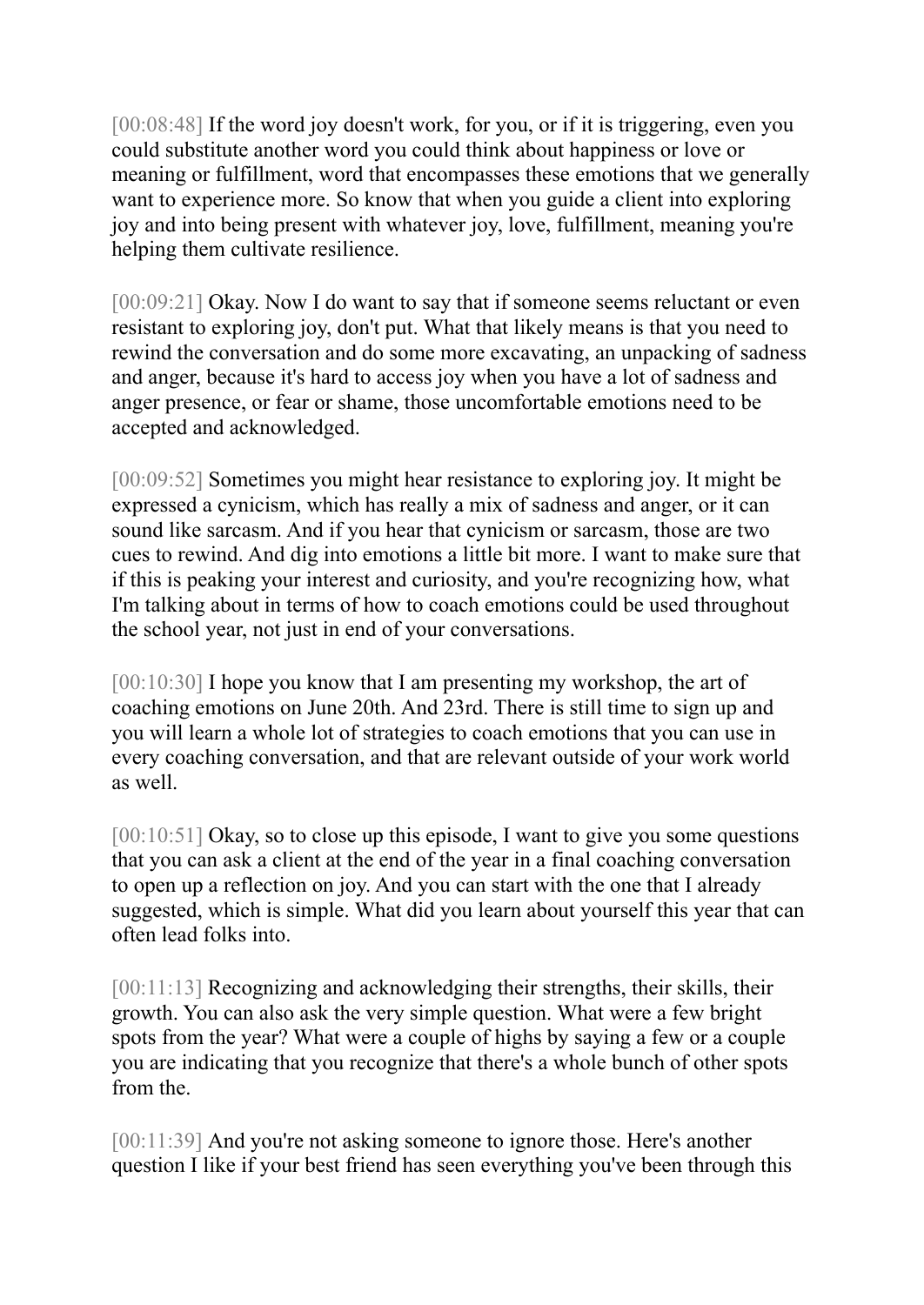year had watched you teaching or leading or coaching or whatever, what would they congratulate you on?

[00:11:55] And then this last set of questions begins with, what do you look like when you're content? Like if I was watching a movie of you teaching, how would I know when you are content?

[00:12:07] What you are asking for is for someone to reflect on. What they sound like and what their body looks like or what their body is doing. So then after they tell you that you say, okay, now I want you to imagine watching this year as a movie, but you're, fast-forwarding through it. And so you're just seeing quick images and I want you to look for those moments when you were happy, content satisfied.

[00:12:34] Tell me about what you said.

[00:12:36] those questions, a couple of them are really simple, but they can open up space where people can explore joy, satisfaction, meaning, connection, those emotions that we appreciate and know that when you start exploring those, we can all so wander into the terrain of sadness. Anger, fear, shame. And so on the emotions all live really close to each other.

[00:13:09] Sometimes they'll feel like they're in a soup too. And so sometimes when people recall feeling joy, they become more acutely aware of all the moments when they didn't feel joy. So just be prepared for these end of year conversations in which you explore motions to circle around through an exploration of many emotions.

[00:13:34] That can happen. And it is normal because emotions are normal. We are human beings. We have emotions and we can learn how to explore them, express them and move through them. All right friends, that's it for this third episode on how to explore emotions in end of the year coaching conversations, I hope it's been helpful.

[00:14:00] And I want to remind you that if you found this useful, share it with someone else. The way that most people start listening to new podcasts is by getting a recommendation from someone that they trust. I hope that more people might be able to access the content we have on this podcast. And you can help us do that.